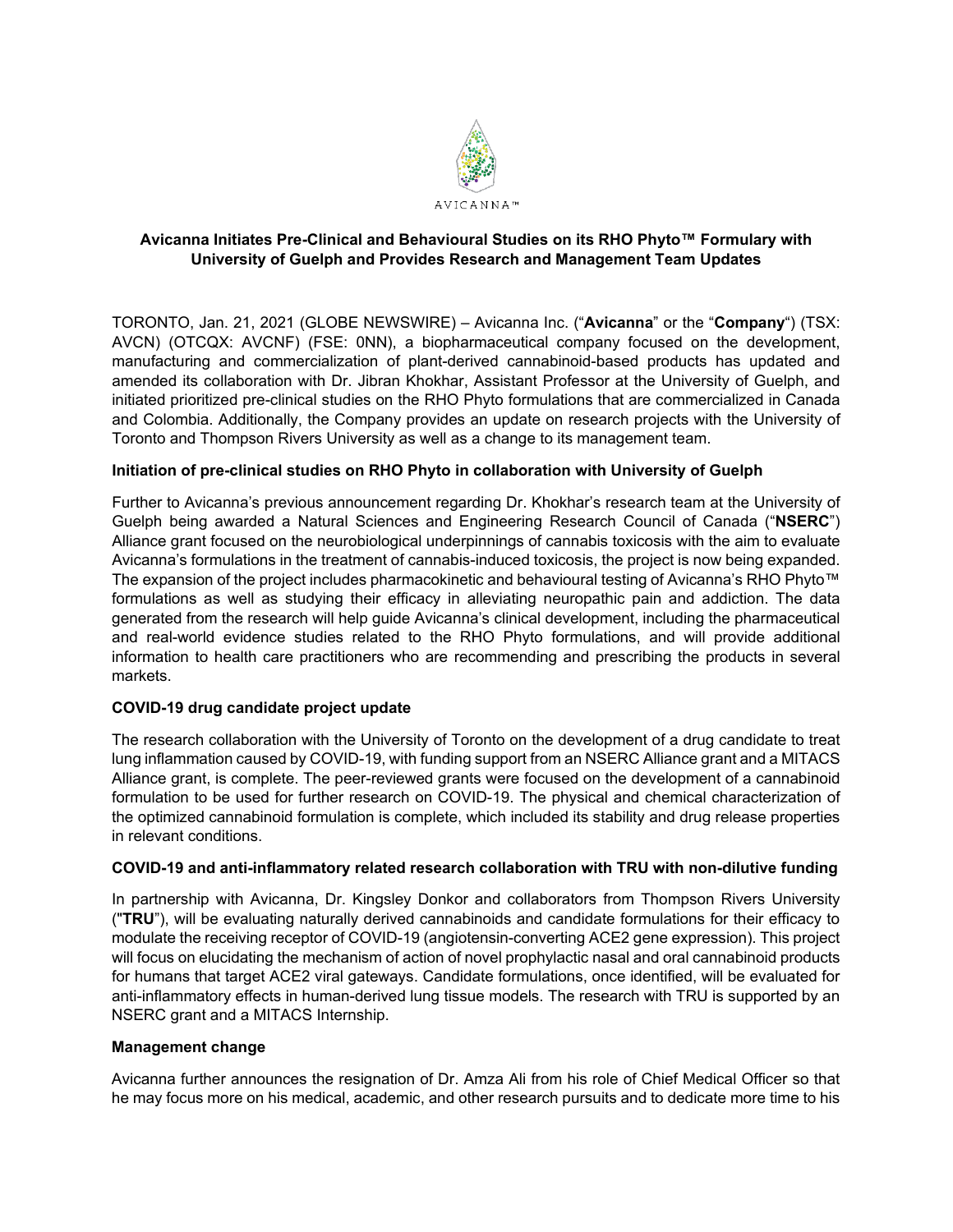family. Dr. Ali's resignation will be effective January 28, 2021. Dr. Ali will continue to advise on the Company's neurology-related projects including the recently announced epilepsy collaboration with UHN. Avicanna's extensive medical and R&D team continues advancing the Company's clinical projects and will maintain its scientific leadership position within the cannabinoid industry.

Aras Azadian, CEO of Avicanna, commented: "I want to thank Dr. Ali for his contributions during his tenure with Avicanna. He has been instrumental in establishing our medical guidelines and enhancing our clinical plans and we look forward to continuing to build on the medical and scientific platforms and best practices we have established. We also look forward to his continuous guidance on our neurological projects, including the very important epilepsy research we have recently embarked on."

## **About Avicanna Inc.**

Avicanna is a diversified and vertically integrated Canadian biopharmaceutical company focused on the research, development, and commercialization of plant-derived cannabinoid-based products for the global consumer, medical, and pharmaceutical market segments.

Avicanna is an established leader in cannabinoid research and development, which it primarily conducts at its R&D headquarters in the Johnson & Johnson Innovation Centre, JLABS @ Toronto, Canada and in collaboration with leading Canadian academic and medical institutions. In addition to its developing pharmaceutical pipeline, Avicanna's team of experts have developed and commercialized several industry leading product lines, including:

- Pura Earth™ or Pura H&W™: an advanced and clinically tested line of CBD consumer dermacosmetic products; and,
- RHO Phyto™: an advanced line of medical cannabis products containing varying ratios of CBD and THC currently available nation-wide across Canada in partnership with Medical Cannabis by Shoppers™, a subsidiary of Shoppers Drug Mart. RHO Phyto is the first strictly medical formulary of advanced "Cannabis 2.0" products, containing oils, sprays, capsules, creams, and gels, all 2 developed with scientific rigour, manufactured under GMP standards and supported by pre-clinical data.

With ongoing clinical trials on its derma-cosmetic (branded as Pura Earth or Pura H&W), medical cannabis (branded as RHO Phyto) and a pipeline of pharmaceutical products, Avicanna's dedication to researching the important role that cannabinoids play in an increasingly wider scope of products has been at the core of the Company's vision since its inception. Furthermore, Avicanna's commitment to education is demonstrated through its annual medical symposium, the Avicanna Academy educational platform, and the My Cannabis Clinic patient program through its subsidiary company.

Avicanna manages its own supply chain including cultivation and extraction through its two majority-owned subsidiaries, Sativa Nativa S.A.S. and Santa Marta Golden Hemp S.A.S., both located in Santa Marta, Colombia. Through these sustainable, economical, and industrial scale subsidiaries, Avicanna cultivates, processes, and commercializes a range of cannabis and hemp cultivars dominant in CBD, CBG, THC, and other cannabinoids for use as active pharmaceutical ingredients. Avicanna's Avesta Genetica program specializes in the development and optimization of rare cultivars for commercial production along with feminized seeds for global export. In June 2020, Avicanna made history with a shipment of hemp seeds to the United States of America by completing the first ever export of hemp seeds from Colombia.

SOURCE Avicanna Inc.